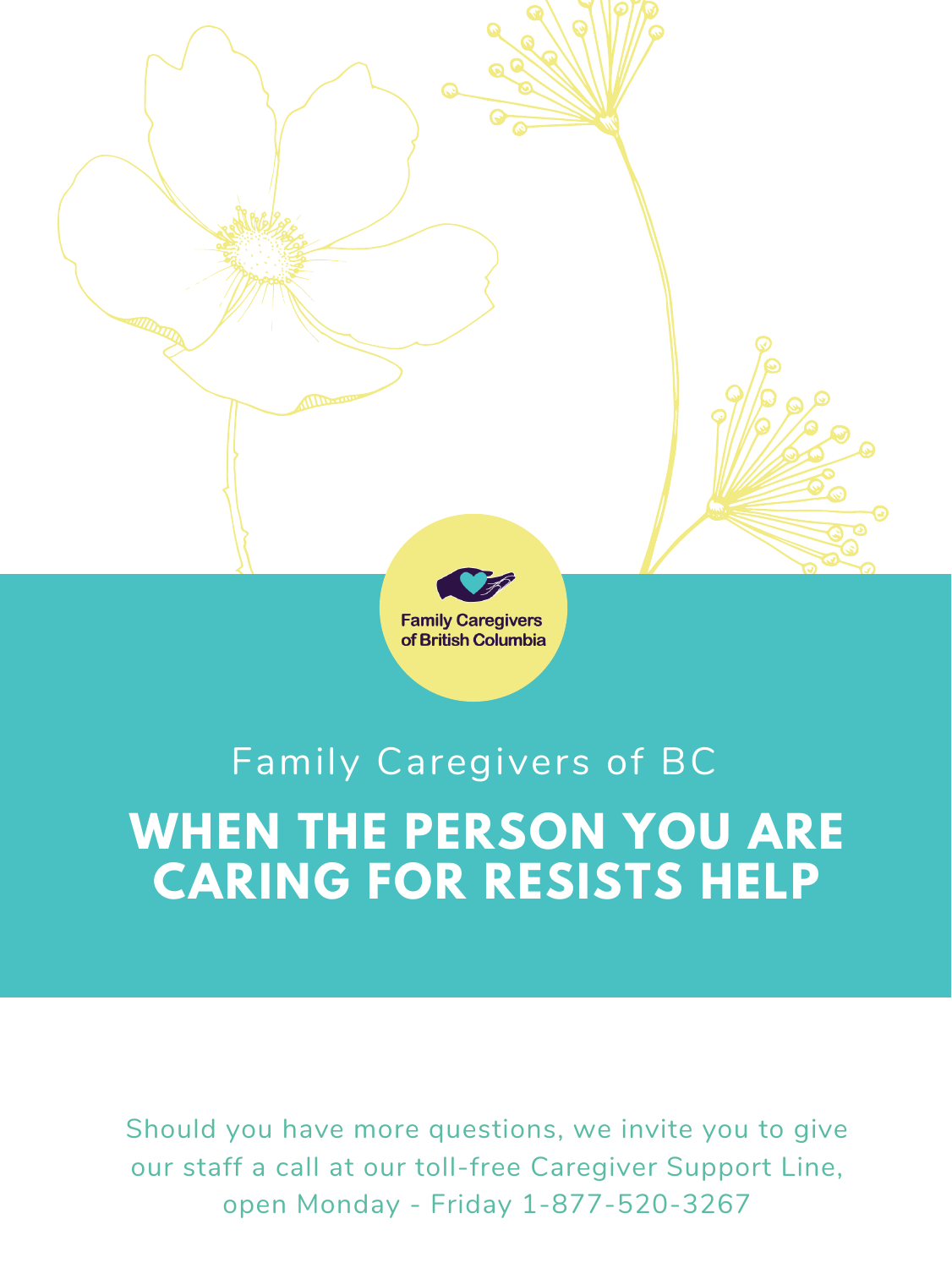

**Family Caregivers** of British Columbia

## WHEN THE PERSON YOU ARE CARING FOR RESISTS HELP

- Introduce changes slowly. Give them time to accept the idea that they are now unable to do it for themselves.
- Assure them that they have a say in decisions about their care. You wouldn't like someone else to make all your decisions without consulting you.
- Offer a trial period. They may be willing to try home support for two months, if they know they could change their mind later.
- Sometimes people are more willing to accept in-home help if it is presented as being for the caregiver, for instance someone to help you keep the house clean.
- Prepare yourself by learning about the services available and how to access them so you have this information handy when needed.
- Regular contact and reassurance that you are supporting your family member's right to autonomy can go a long way to dealing more smoothly with an emergency when it arises.
- If a choice seems silly or unimportant to you, try to see why it may be important to them. Listen to their concerns and validate them.
- If they make choices that seem dangerous, try to negotiate possible solutions. Arrange for someone to take walks with them if they are unsafe by themselves.

It can be difficult as a family caregiver to meet all the needs of the person you are caring for and it may become necessary to bring in others to help "share the care". This may be met with resistance from the care recipient who does not want someone else caring for them or does not want "strangers" in their home.

It is important to talk with your family member and adhere to their thoughts and wishes. We need to remember that unless the person is experiencing some cognitive difficulty, they still are responsible for making decisions about their life. They may make decisions that you wouldn't make, but it is their choice. Remember they are adults. This can be difficult for you as a caregiver when you need some relief or when you are concerned about someone's safety.

It can be helpful to first develop some understanding for the care recipient's situation and why they might be resisting help. It is often difficult for many of us to accept help because of what it represents to us. By accepting help, your family member will have to acknowledge their illness or aging and the physical and cognitive changes that come along with it. They will be forced to recognize their loss of independence along with the loss of privacy that comes with having others coming into their home. Imagine what it would be like to depend on a stranger or even your own son or daughter to bathe you or help toilet you. By resisting help we try to deny these changes and the reality of our situation.

If the person you are caring for resists help, be patient and keep the following suggestions in mind: